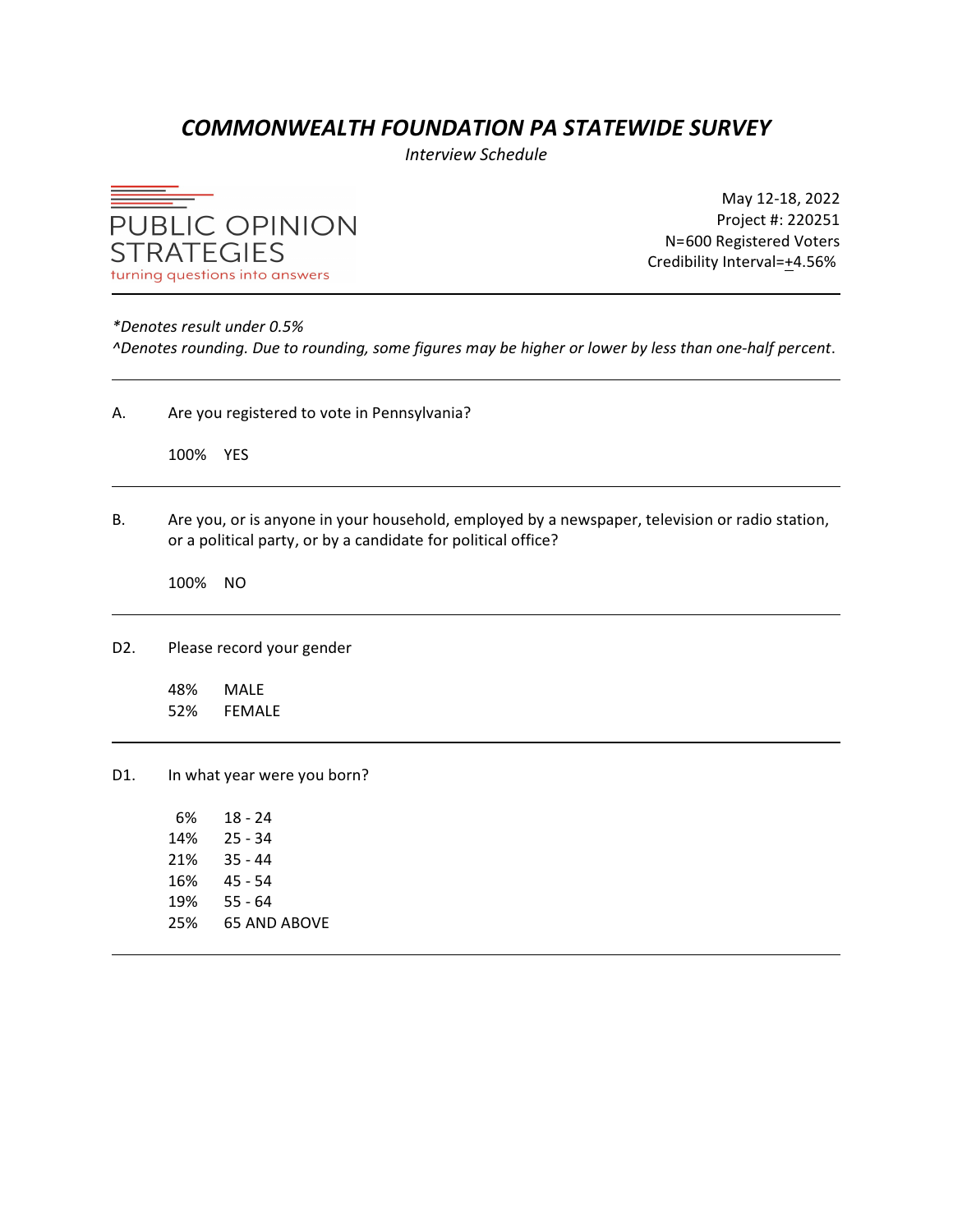*Commonwealth Foundation PA Statewide page 2 of 19 May 12-18, 2022 Interview Schedule*

1. Would you say that things in Pennsylvania are going in the right direction, or have they pretty seriously gotten off on the wrong track?

32% RIGHT DIRECTION 68% WRONG TRACK

2. If the election for Governor were being held today, for whom would you vote... **(ROTATE FIRST TWO)**

the Republican candidate, the Democratic candidate, ...OR... Other?

45% REPUBLICAN CANDIDATE 47% DEMOCRATIC CANDIDATE

8% OTHER

3. Which political party's policies do you think will be better for the economy... **(ROTATE FIRST TWO)**

the Republican candidate, the Democratic candidate, ...OR... Other?

48% REPUBLICAN CANDIDATE 44% DEMOCRATIC CANDIDATE

8% OTHER

- 4. Do you approve or disapprove of the job Tom Wolf is doing as Governor?
	- 17% STRONGLY APPROVE
	- 36% SOMEWHAT APPROVE
	- 20% SOMEWHAT DISAPPROVE
	- 27% STRONGLY DISAPPROVE
	- **53% TOTAL APPROVE**
	- **47% TOTAL DISAPPROVE**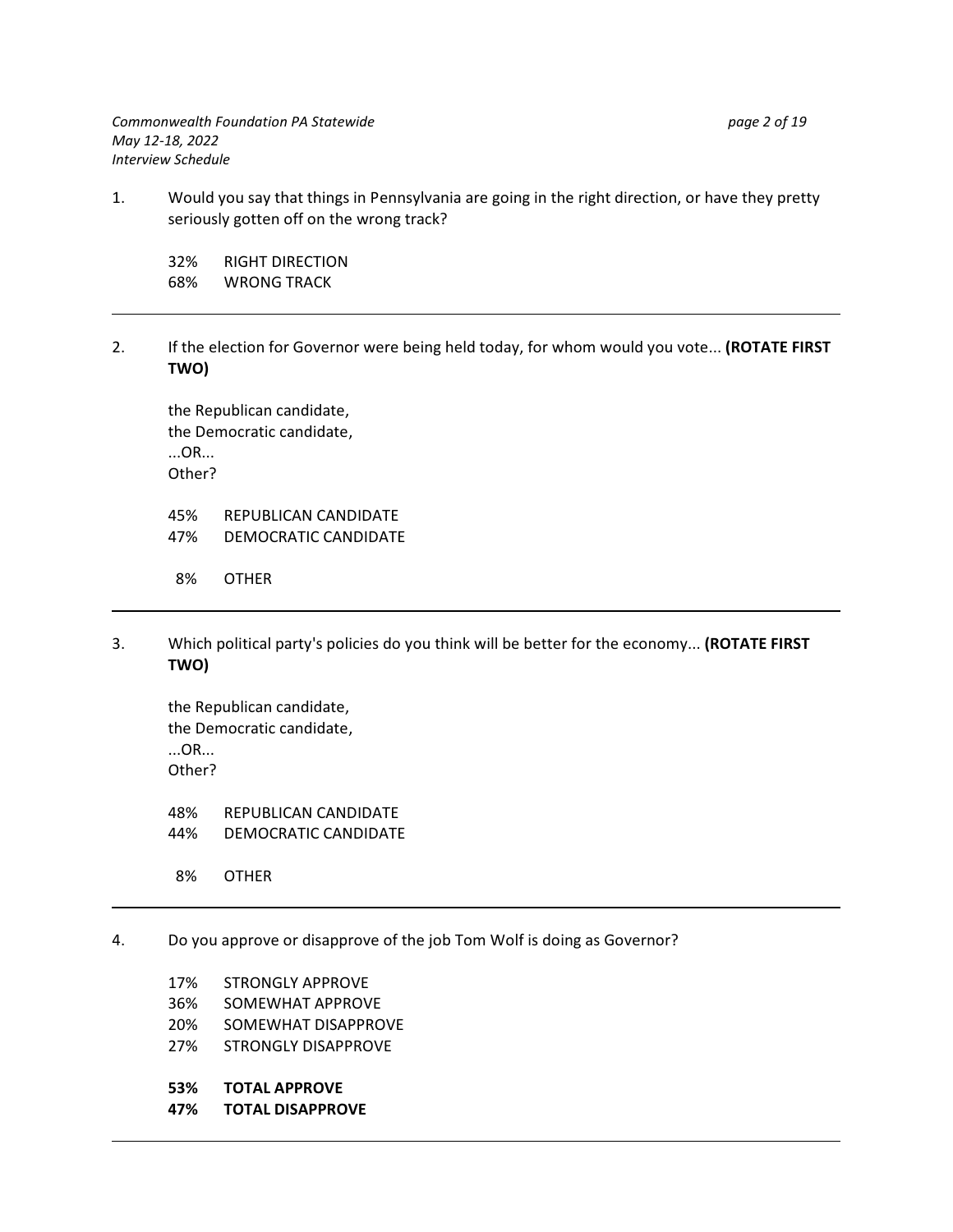5. Thinking now about the election this fall... Which ONE of the following issues are MOST important to you in deciding how to vote for Governor and the State Legislature? **(RECORD FIRST CHOICE, ASK SECOND IMPORTANCE AND REMOVE FIRST CHOICE) (RANDOMIZE)**

| 1st | 2nd | Comb |                             |
|-----|-----|------|-----------------------------|
| 5%  | 3%  | 8%   | <b>Election Integrity</b>   |
| 19% | 22% | 42%  | The economy and jobs        |
| 2%  | 5%  | 7%   | Education                   |
| 7%  | 8%  | 15%  | Health care                 |
| 9%  | 21% | 30%  | Taxes and spending          |
| 4%  | 3%  | 7%   | COVID-19                    |
| 10% | 6%  | 17%  | Abortion                    |
| 40% | 26% | 66%  | Rising prices and inflation |
| 3%  | 5%  | 8%   | <b>Public Safety</b>        |
| 1%  | 1%  | 1%   | Other (Specify:             |
|     |     |      |                             |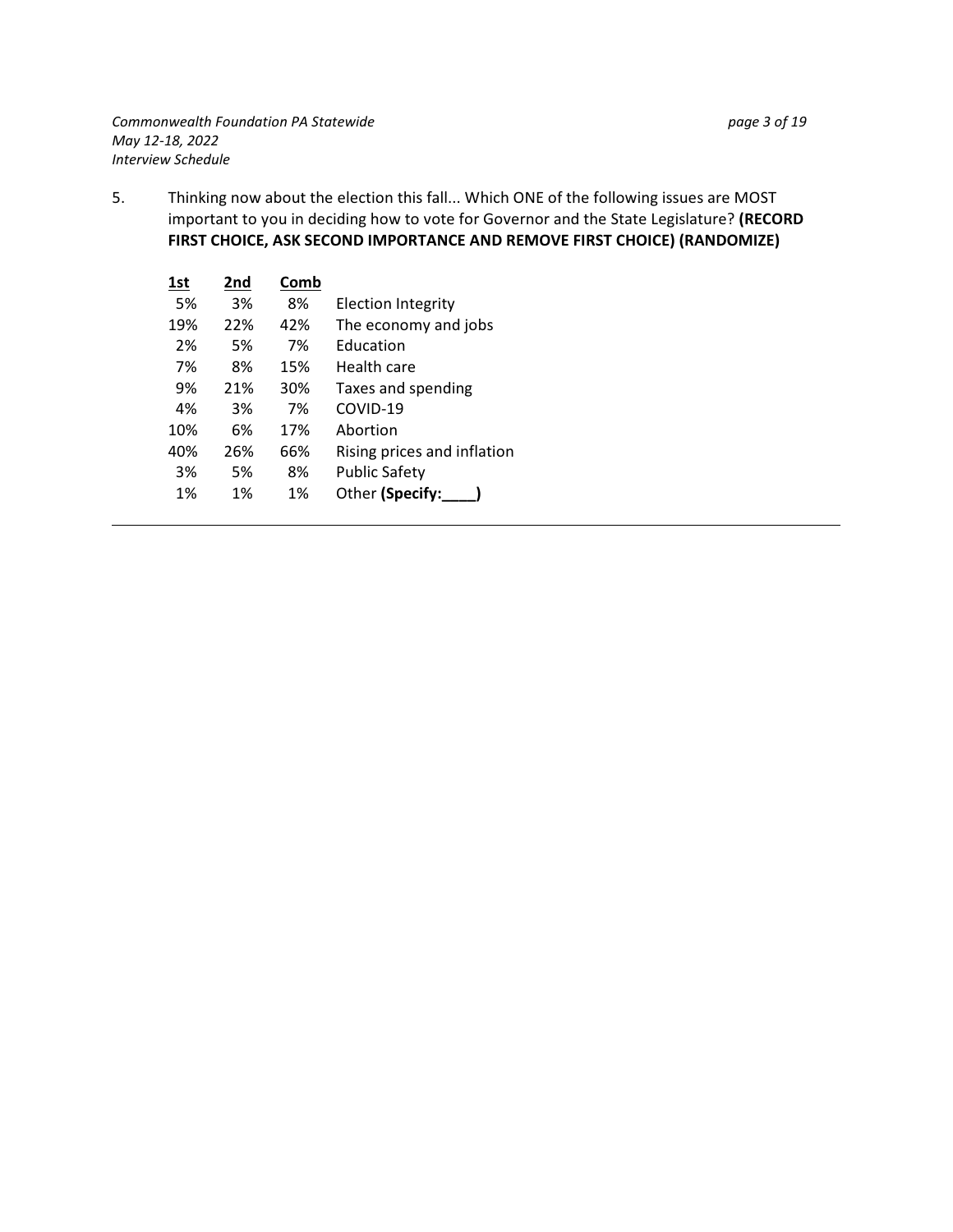Now thinking about some institutions, please indicate whether you have a very favorable, somewhat favorable, somewhat unfavorable, or very unfavorable opinion of each institution. If there is one you are not familiar with, please mark that and move on. **(RANDOMIZE)**

|     | <b>TOTAL</b><br><b>FAV</b>     | <b>TOTAL</b><br><b>UNFAV</b>              | <b>VERY</b><br><b>FAV</b> | <b>SMWT</b><br><b>FAV</b> | <b>SMWT</b><br><b>UNFAV</b> | <b>VERY</b><br><b>UNFAV</b> | <b>NOT</b><br><b>FAM</b> |
|-----|--------------------------------|-------------------------------------------|---------------------------|---------------------------|-----------------------------|-----------------------------|--------------------------|
| 6.  | Large Corporations<br>38%^     | 57%                                       | 6%                        | 33%                       | 36%                         | 21%                         | 5%                       |
| 7.  | <b>Small Businesses</b><br>92% | 5%                                        | 53%                       | 39%                       | 4%                          | 1%                          | 3%                       |
| 8.  | 46%                            | <b>Government Employee Unions</b><br>38%  | 10%                       | 36%                       | 19%                         | 19%                         | 17%                      |
| 9.  | 30%                            | The Federal Government<br>68%^            | 5%                        | 25%                       | 36%                         | 31%                         | 3%                       |
| 10. | The State Government<br>42%^   | 55%                                       | 6%                        | 35%                       | 36%                         | 19%                         | 4%                       |
| 11. | K-12 Public Schools<br>66%     | 29%                                       | 21%                       | 45%                       | 21%                         | 8%                          | 5%                       |
| 12. | K-12 Charter Schools<br>59%    | 25%                                       | 19%                       | 40%                       | 16%                         | 9%                          | 17%                      |
| 13. | 61%                            | K-12 Private and Religious Schools<br>28% | 22%                       | 39%                       | 20%                         | 8%                          | 11%                      |
| 14. | <b>Teachers Unions</b><br>57%^ | 32%                                       | 20%                       | 38%                       | 15%                         | 18%                         | 10%                      |
| 15. | The News Media<br>37%^         | 60%^                                      | 6%                        | 30%                       | 28%                         | 31%                         | 3%                       |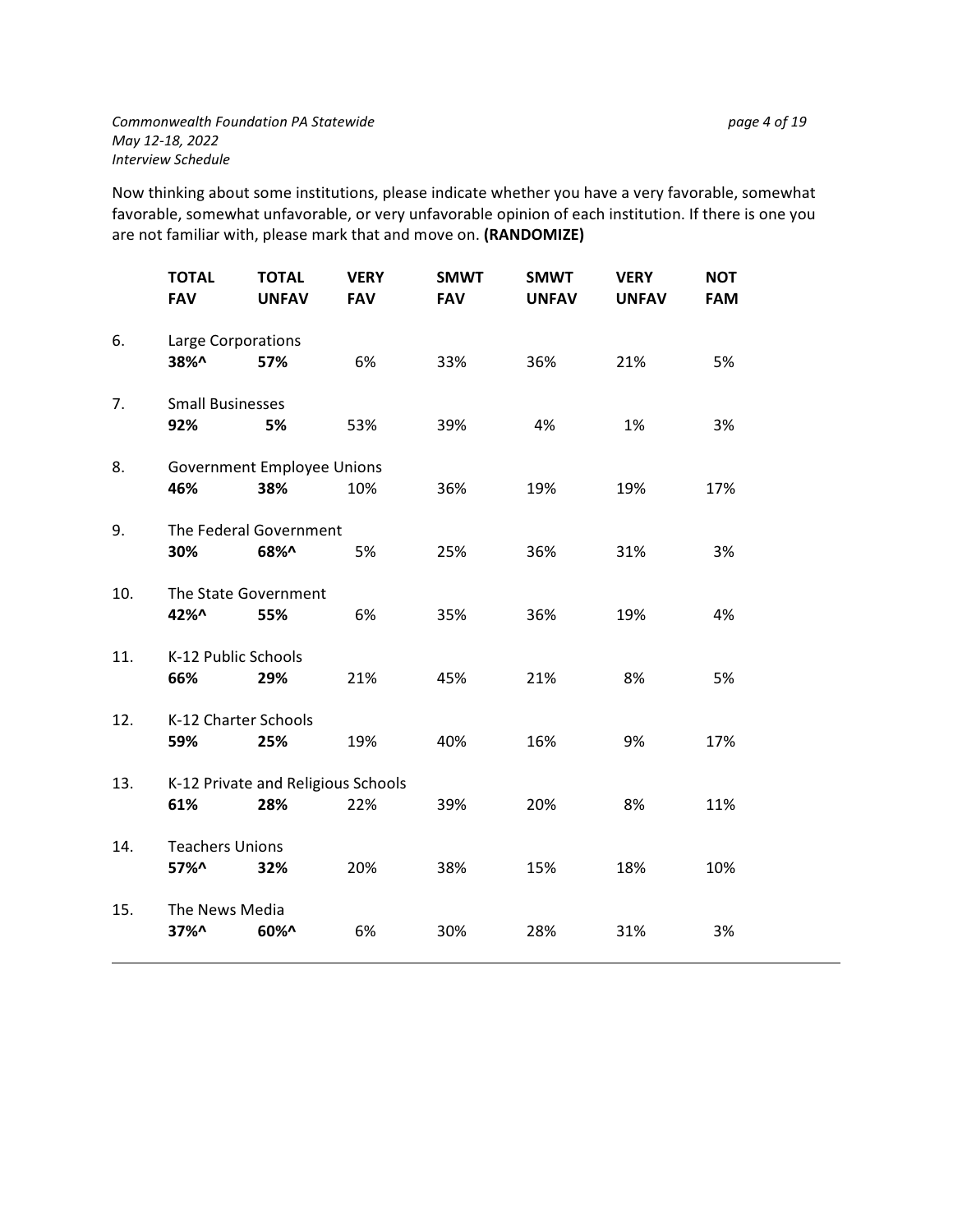Now please read some goals that people might have for Pennsylvania right now, and rate how important you personally consider each goal to be is it extremely important, very important, somewhat important, or not very important to you?

|     | <b>EXTRM</b><br><b>IMPT</b> |        | <b>VERY</b><br><b>IMPT</b>                                       | <b>SMWT</b><br><b>IMPT</b> |      | <b>NOT VERY</b><br><b>IMPT</b>                                          |
|-----|-----------------------------|--------|------------------------------------------------------------------|----------------------------|------|-------------------------------------------------------------------------|
| 16. | 59%                         | 91%    | 32%                                                              | 8%                         | 9%   | Ensuring all K-12 students have access to an excellent education.<br>1% |
| 17. | 44%                         | 81%    | Reducing government spending and regulatory red tape.<br>37%     | 15%                        | 19%  | 4%                                                                      |
| 18. | 35%                         | 72%    | Reforming welfare and protecting the dignity of work.<br>37%     | 21%                        | 28%^ | 6%                                                                      |
| 19. | 42%                         | 73%    | Improving election integrity.<br>31%                             | 19%                        | 27%  | 8%                                                                      |
| 20. | 42%                         | 83%^   | Increasing the number of Pennsylvanians in the workforce.<br>42% | 14%                        | 17%  | 3%                                                                      |
| 21. | 59%                         | 89%    | Reducing the tax burden on Pennsylvania families.<br>30%         | 9%                         | 11%  | 2%                                                                      |
| 22. | 28%                         | 65%    | Restoring public sector workers' rights.<br>38%                  | 26%                        | 35%^ | 8%                                                                      |
| 23. | 61%                         | 88%^   | Making health care more accessible and affordable.<br>28%        | 10%                        | 12%  | 2%                                                                      |
| 24. | 61%                         | 94 A Z | Making government more accountable and transparent.<br>30%       | 8%                         | 901  | 1%                                                                      |

**91% 9%**

*Continued...*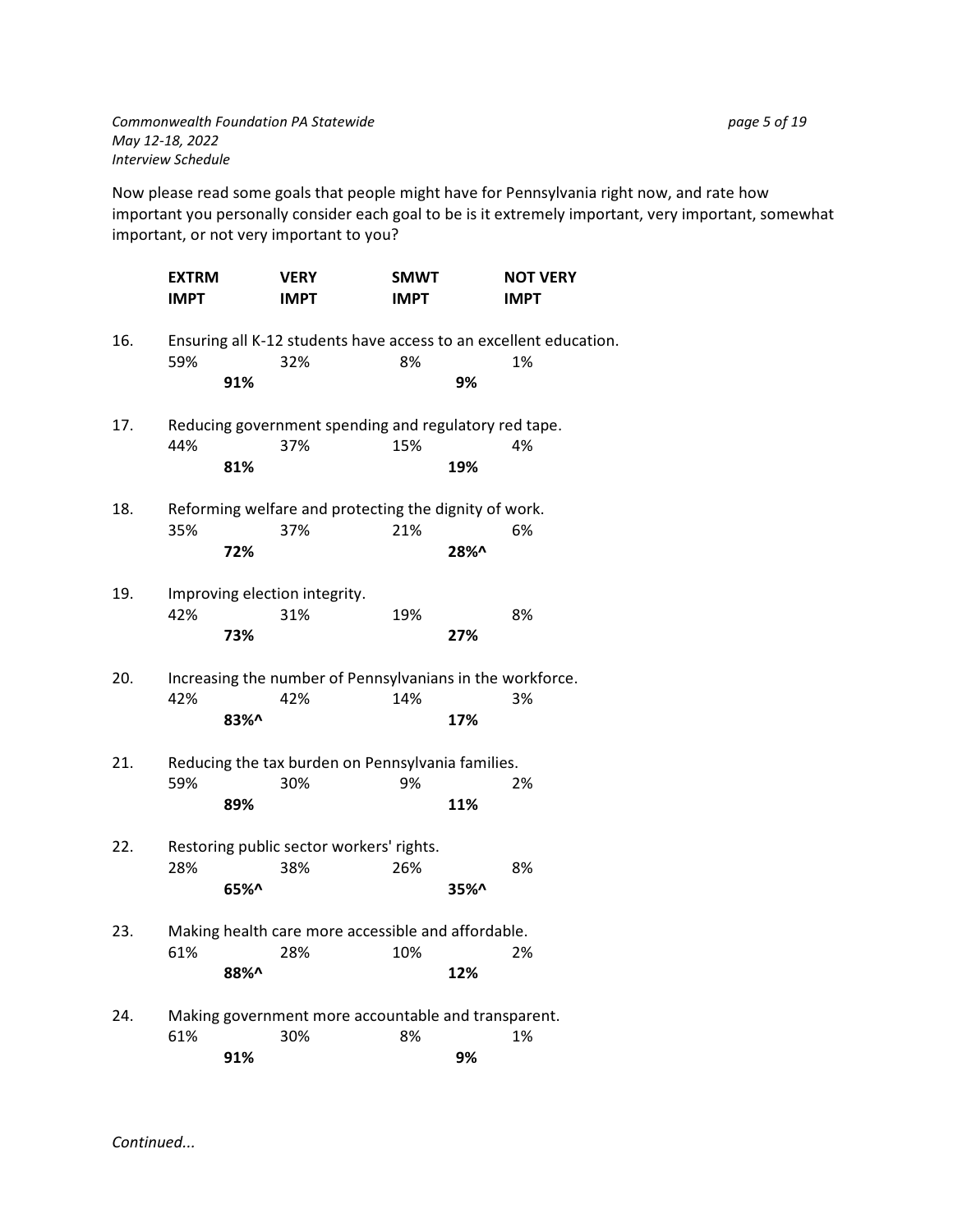*Commonwealth Foundation PA Statewide page 6 of 19 May 12-18, 2022 Interview Schedule*

|     | <b>EXTRM</b><br><b>IMPT</b> | <b>VERY</b><br><b>IMPT</b>    | <b>SMWT</b><br><b>IMPT</b> |         | <b>NOT VERY</b><br><b>IMPT</b> |  |
|-----|-----------------------------|-------------------------------|----------------------------|---------|--------------------------------|--|
|     | (SPLIT SAMPLE A, N=296)     |                               |                            |         |                                |  |
| 25. | Reducing energy costs.      |                               |                            |         |                                |  |
|     | 53%                         | 34%                           | 13%                        |         | 1%                             |  |
|     | 87%                         |                               |                            | $13\%0$ |                                |  |
|     | (SPLIT SAMPLE B, N=304)     |                               |                            |         |                                |  |
| 26. |                             | Increasing energy production. |                            |         |                                |  |
|     | 38%                         | 37%                           | 21%                        |         | 4%                             |  |
|     | 75%                         |                               |                            | 25%     |                                |  |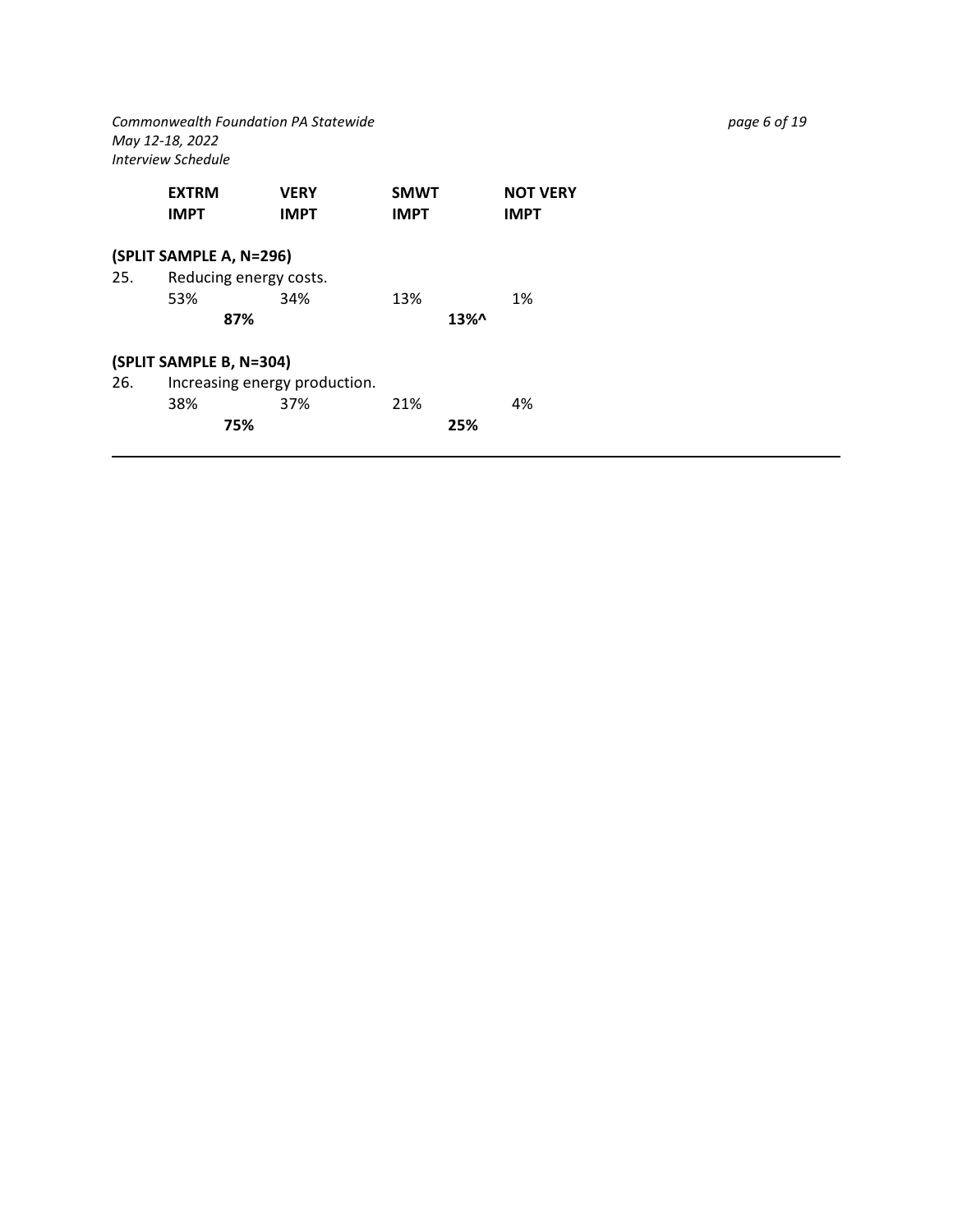27. Do you think the state of Pennsylvania is **(ROTATE FIRST TWO)** better for businesses than it was 10 years ago, worse for businesses than it was 10 years ago, or about the same for businesses than it was 10 years ago?

14% BETTER 53% WORSE 33% ABOUT THE SAME

- 28. Have you or someone you know thought about leaving Pennsylvania for a different state due to Pennsylvania's policies? **(ALLOW MULTIPLE RESPONSES FOR :1-3)**
	- 24% YES, I HAVE THOUGHT ABOUT LEAVING 15% YES, SOMEONE I KNOW HAS THOUGHT ABOUT LEAVING 12% YES, SOMEONE I KNOW HAS LEFT
	- 58% NO
	- **42% TOTAL YES**

**(RANDOMIZE SERIES) ECONOMIC COMPETITIVENESS SERIES Q34-Q38 WORKER WELFARE SERIES Q39-Q44 STATE GOVERNMENT SERIES Q45-Q48 STATE GOVERNMENT SERIES Q45-Q48 CRIMINAL JUSTICE SERIES Q49-Q51 PUBLIC SECTOR UNIONS SERIES Q52-Q57**

- 29. Now, thinking a little more about K-12 education in Pennsylvania… How would you grade Pennsylvania's K-12 school system? **(ROTATE TOP TO BOTTOM, BOTTOM TO TOP)**
	- 5% A 30% B 45% C 12% D 8% F FOR FAIL
	- **2.1 GPA**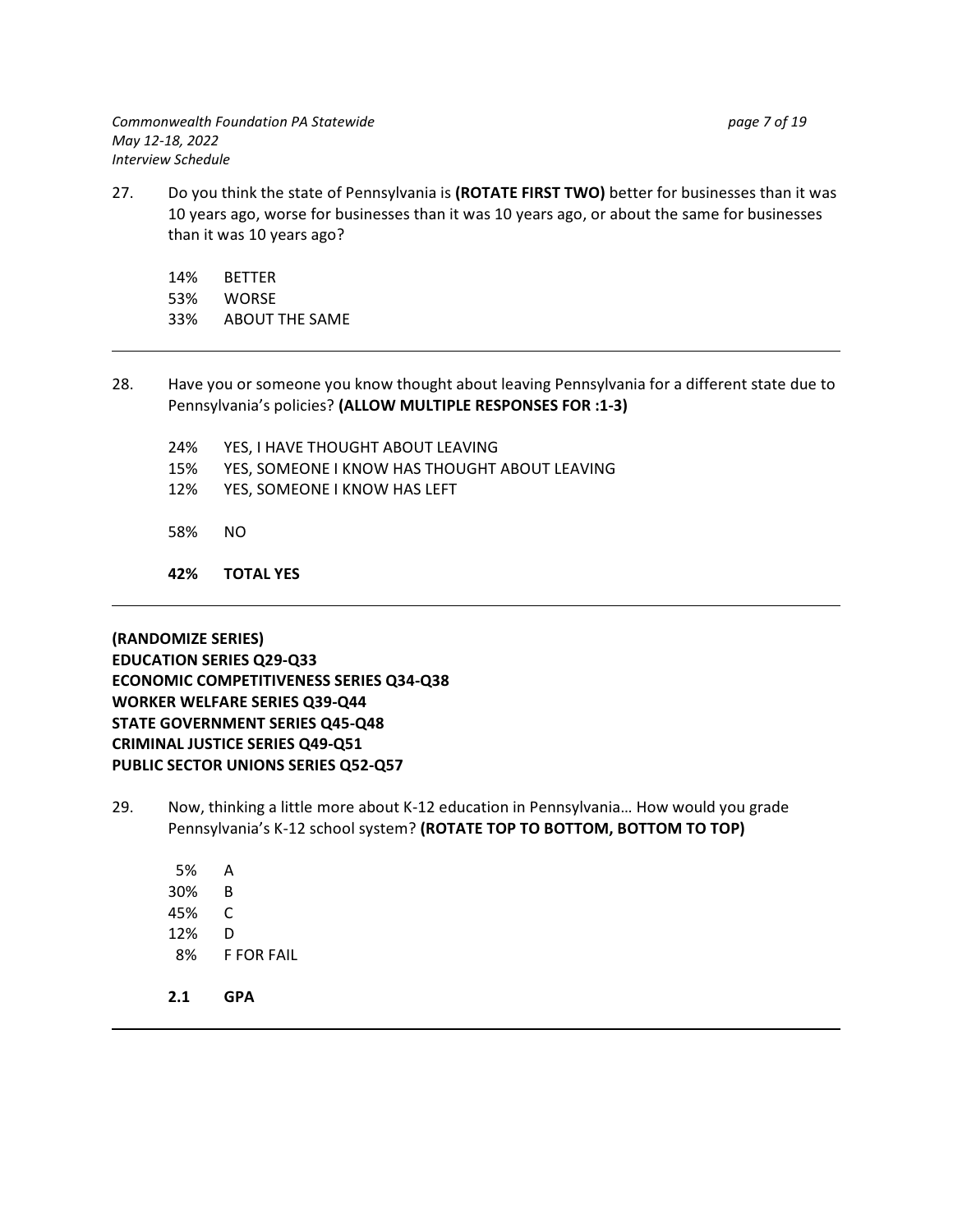Thinking about K-12 education in Pennsylvania... Below is a series of different ideas and proposals people are talking about in Pennsylvania. After you read each one, please indicate if you support or oppose that proposal. **(RANDOMIZE)**

| <b>STRNG</b> | <b>SMWT</b> | <b>SMWT</b> | <b>STRNG</b> |
|--------------|-------------|-------------|--------------|
| <b>SUPP</b>  | <b>SUPP</b> | <b>OPP</b>  | <b>OPP</b>   |

- 30. Expanding tax credit scholarships, which allow businesses to donate money to nonprofit organizations that provide scholarships to low-income and middle-income children in Pennsylvania to attend pre-kindergarten or K-12 private school. 40% 46% 10% 5% **85%^ 15%**
- 31. Creating education opportunity accounts, a government-funded account that parents can use for restricted educational expenses, including tuition, tutoring, online education programs, and therapies for students with special needs. 34% 50% 11% 5%

| - 3470 |     | JU 70 | <b>TT</b> /0 |     | 70 ل |
|--------|-----|-------|--------------|-----|------|
|        | 84% |       |              | 16% |      |
|        |     |       |              |     |      |

32. Establishing an independent authorizer for charter schools, such as a state board or universities, which would approve and renew charter schools; rather than the current system in which only school districts can approve charter schools.

| 27% |     | 53% | 14% |     | 6% |
|-----|-----|-----|-----|-----|----|
|     | 80% |     |     | 20% |    |

33. Creating an A through F grading system that would give every one of Pennsylvania's K through 12 schools a grade based on factors including state achievement, learning gains in assessment scores and graduation rates.

| 34% | 47%    | 14% | 4% |
|-----|--------|-----|----|
|     | $82\%$ | 18% |    |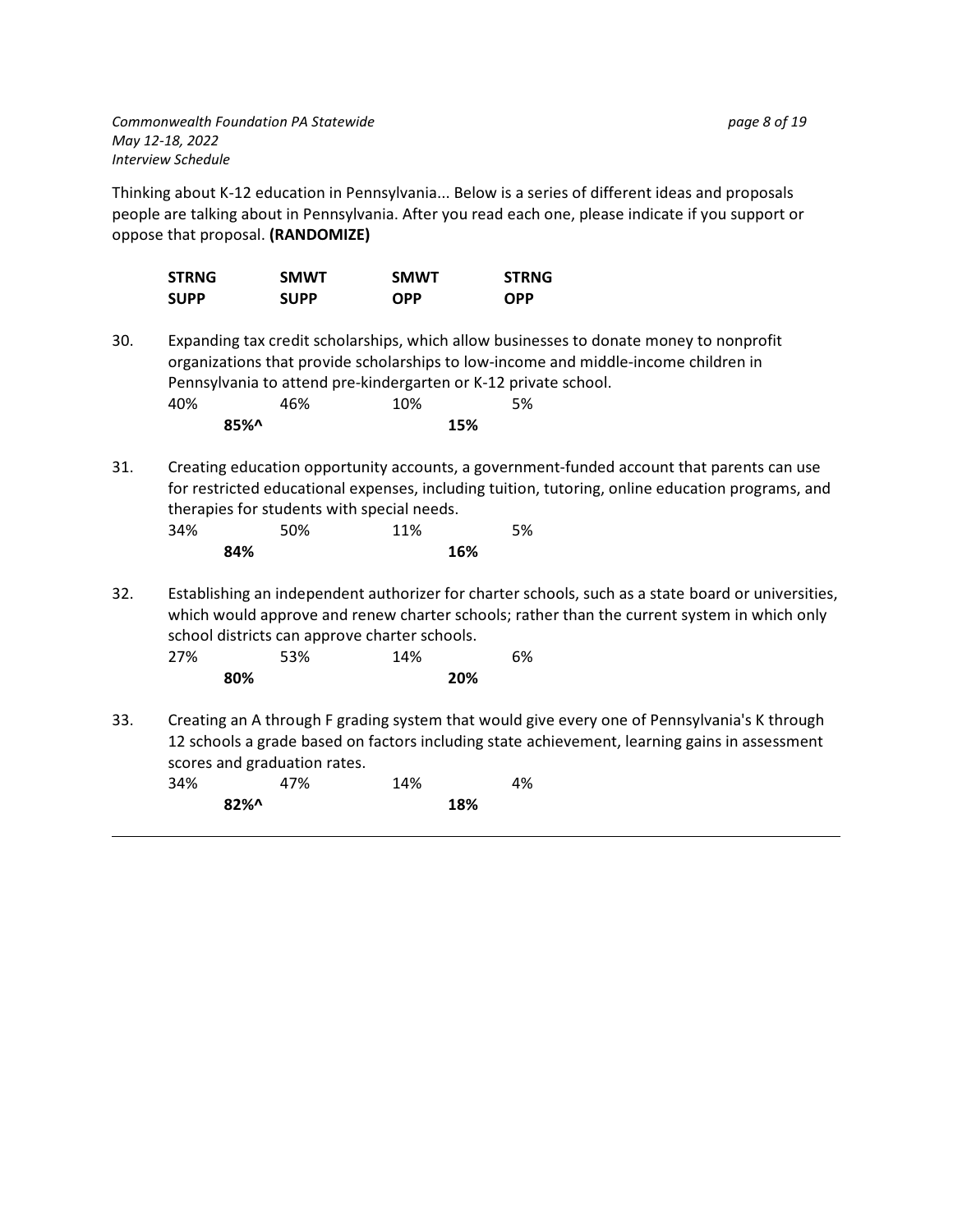- 34. Now, thinking a little more about Pennsylvania's economy… How would you rank Pennsylvania's economic competitiveness? **(ROTATE TOP TO BOTTOM, BOTTOM TO TOP)**
	- 1% AMONG THE BEST STATES 12% BETTER THAN AVERAGE 52% AVERAGE 30% WORSE THAN AVERAGE 6% AMONG THE WORST STATES **12%^ TOTAL ABOVE AVERAGE 36% TOTAL BELOW AVERAGE**

Thinking about economic competitiveness in Pennsylvania... Below is a series of different ideas and proposals people are talking about in Pennsylvania. After you read each one, please indicate if you support or oppose that proposal. **(RANDOMIZE)**

| <b>STRNG</b> | <b>SMWT</b> | <b>SMWT</b> | <b>STRNG</b> |
|--------------|-------------|-------------|--------------|
| <b>SUPP</b>  | <b>SUPP</b> | <b>OPP</b>  | <b>OPP</b>   |

- 35. Passing a state constitutional amendment that would limit increases in government spending to the rate of inflation plus the rate of population growth. The limit could be exceeded with agreement from two-thirds of both houses of the General Assembly. 36% 46% 12% 6% **82% 18%**
- 36. Lowering Pennsylvania's tax rate for all business by eliminating \$1 billion in state government funded subsidies to select companies.

| 35% | 45% | 14% | 6% |
|-----|-----|-----|----|
|     | 80% | 20% |    |

37. Requiring a vote by the state legislature to approve any new state regulation that would cost more than \$1 million.

| 38% |         | 40% | 18% | 5%  |
|-----|---------|-----|-----|-----|
|     | $77\%^$ |     |     | 23% |

38. Withdrawing Pennsylvania from the multi-state Regional Greenhouse Gas Initiative because Governor Wolf entered into the agreement without legislative approval, and because it imposes additional taxes on electricity production. 34% 28% 24% 14%

| ンテノい |  | 2070 | 27/0 |  | ᅩᅮ |
|------|--|------|------|--|----|
| 62%  |  | 38%  |      |  |    |
|      |  |      |      |  |    |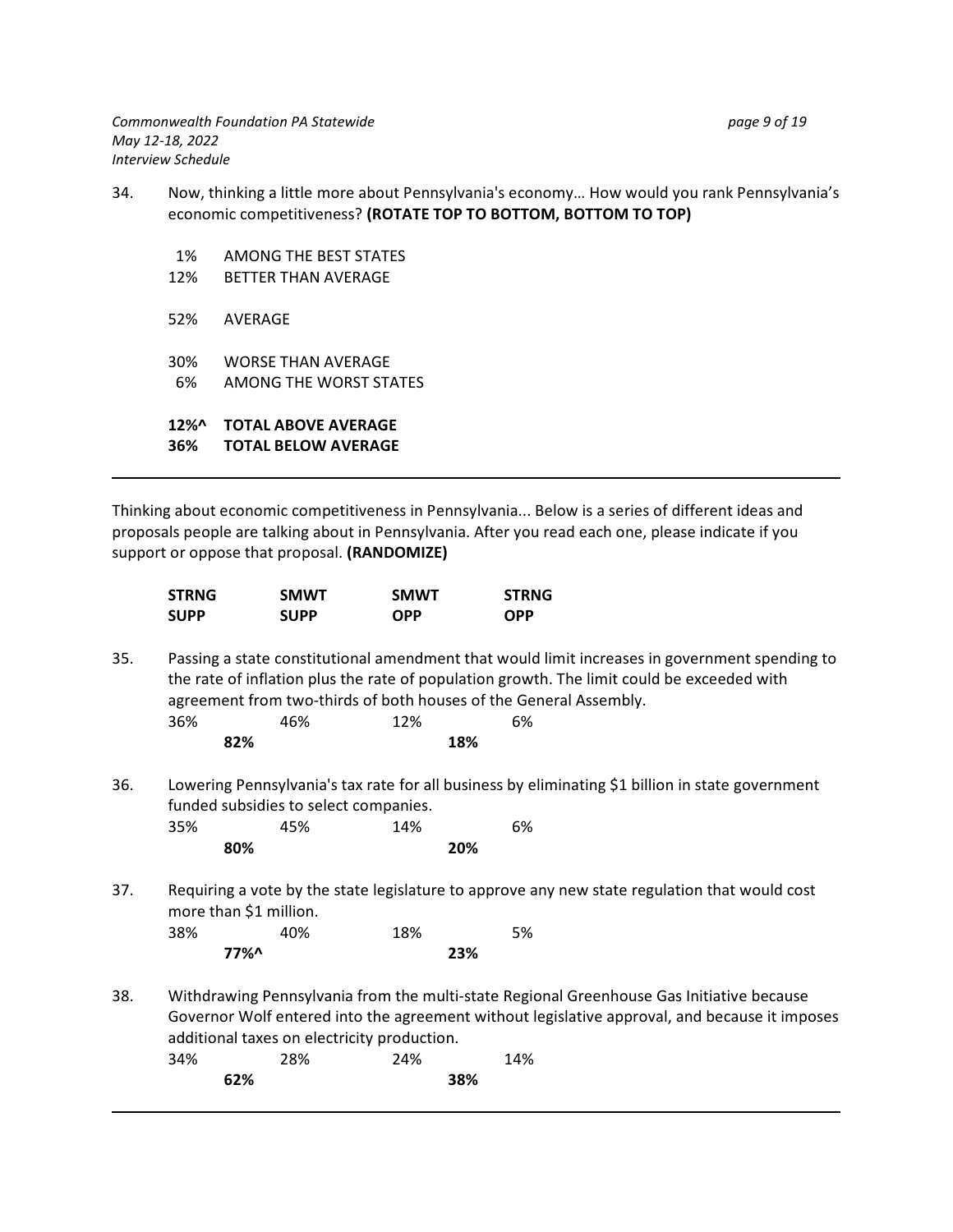39. Now, thinking a little more about the role of state government programs… Please indicate whether you agree or disagree with the following statement:

The state government should promote policies that encourage Pennsylvanians to become less dependent on the government.

- 42% STRONGLY AGREE
- 43% SOMEWHAT AGREE
- 13% SOMEWHAT DISAGREE
- 3% STRONGLY DISAGREE
- 
- **85% TOTAL AGREE 15%^ TOTAL DISAGREE**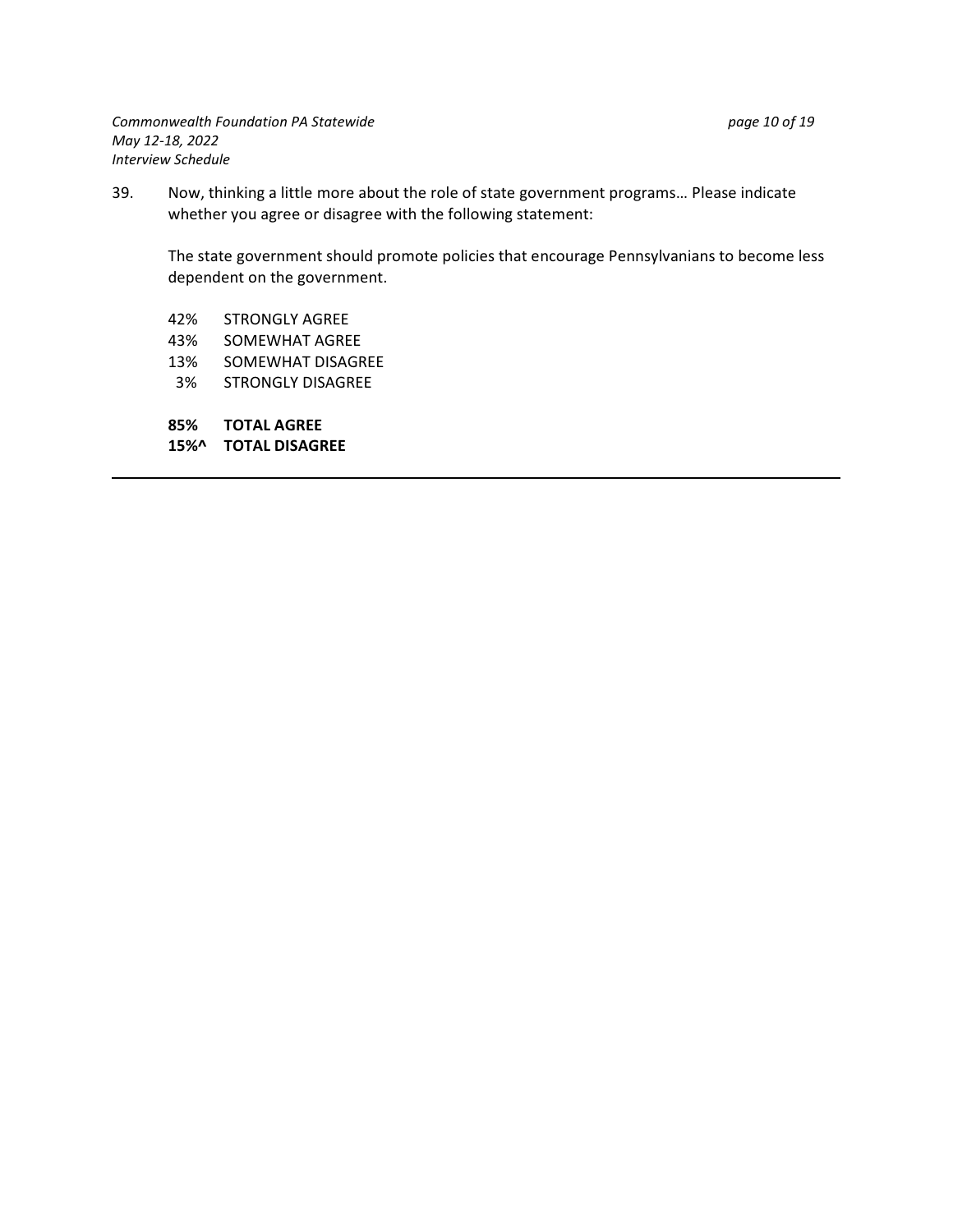Thinking about worker welfare in Pennsylvania... Below is a series of different ideas and proposals people are talking about in Pennsylvania. After you read each one, please indicate if you support or oppose that proposal. **(RANDOMIZE)**

|     | <b>STRNG</b><br><b>SUPP</b>                                                                                                                                                                                                                         | <b>SMWT</b><br><b>SUPP</b> | <b>SMWT</b><br><b>OPP</b>                        | <b>STRNG</b><br><b>OPP</b>                                                                                                                                                                                                                                                |  |  |
|-----|-----------------------------------------------------------------------------------------------------------------------------------------------------------------------------------------------------------------------------------------------------|----------------------------|--------------------------------------------------|---------------------------------------------------------------------------------------------------------------------------------------------------------------------------------------------------------------------------------------------------------------------------|--|--|
| 40. | Requiring healthy adults (excluding seniors, individuals with disabilities, and those with young<br>children) who receive welfare benefits to work, seek work or job training, or volunteer in their<br>communities to continue receiving benefits. |                            |                                                  |                                                                                                                                                                                                                                                                           |  |  |
|     | 50%                                                                                                                                                                                                                                                 | 32%                        | 12%                                              | 6%                                                                                                                                                                                                                                                                        |  |  |
|     | 82%                                                                                                                                                                                                                                                 |                            | 18%                                              |                                                                                                                                                                                                                                                                           |  |  |
| 41. |                                                                                                                                                                                                                                                     | composition twice a year.  |                                                  | Ensuring that individuals are eligible for welfare by verifying income, residency and household                                                                                                                                                                           |  |  |
|     | 51%                                                                                                                                                                                                                                                 | 37%                        | 9%                                               | 3%                                                                                                                                                                                                                                                                        |  |  |
|     | 88%                                                                                                                                                                                                                                                 |                            | 12%                                              |                                                                                                                                                                                                                                                                           |  |  |
| 42. | Granting Pennsylvania businesses and individuals tax credits for donations to approved<br>charitable organizations that provide basic needs such as childcare, medical care, food, clothing,<br>shelter, and job placement.                         |                            |                                                  |                                                                                                                                                                                                                                                                           |  |  |
|     | 41%                                                                                                                                                                                                                                                 | 46%                        | 10%                                              | 3%                                                                                                                                                                                                                                                                        |  |  |
|     | 87%                                                                                                                                                                                                                                                 |                            | 13%                                              |                                                                                                                                                                                                                                                                           |  |  |
| 43. | Allowing certified nurse practitioners in Pennsylvania to work without the supervision of a<br>doctor to increase access to health care.                                                                                                            |                            |                                                  |                                                                                                                                                                                                                                                                           |  |  |
|     | 23%                                                                                                                                                                                                                                                 | 48%                        | 21%                                              | 8%                                                                                                                                                                                                                                                                        |  |  |
|     | 71%                                                                                                                                                                                                                                                 |                            | 29%                                              |                                                                                                                                                                                                                                                                           |  |  |
| 44. |                                                                                                                                                                                                                                                     |                            | Pennsylvania's depleted unemployment trust fund. | Tying the length of time an individual can receive unemployment benefits to economic<br>conditions. For example, shorter benefit periods when the unemployment rate is low; and<br>longer benefit periods during a recession. This would encourage work and help shore up |  |  |
|     | 35%<br>700/                                                                                                                                                                                                                                         | 43%                        | 16%<br><b>つつ0/</b>                               | 6%                                                                                                                                                                                                                                                                        |  |  |
|     |                                                                                                                                                                                                                                                     |                            |                                                  |                                                                                                                                                                                                                                                                           |  |  |

**78% 22%**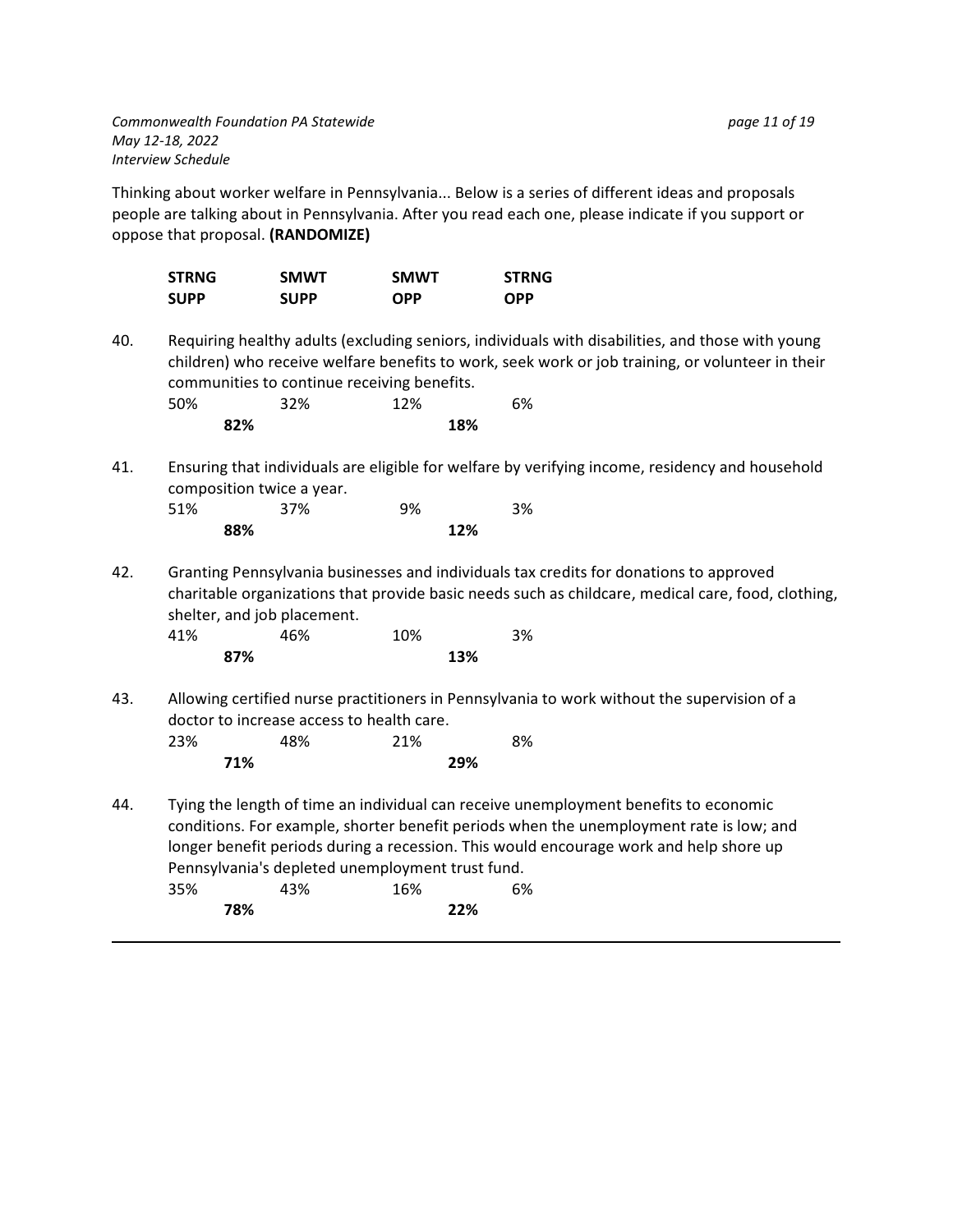- 45. Now, thinking a little more about Pennsylvania's state government… How well does Pennsylvania's state government function compared to other states? **(ROTATE TOP TO BOTTOM, BOTTOM TO TOP)**
	- 2% AMONG THE BEST STATES
	- 13% BETTER THAN AVERAGE
	- 54% ABOUT AVERAGE
	- 24% WORSE THAN AVERAGE 7% AMONG THE WORST STATES

**15% TOTAL ABOVE AVERAGE 31% TOTAL BELOW AVERAGE**

Thinking about state government in Pennsylvania... Below is a series of different ideas and proposals people are talking about in Pennsylvania. After you read each one, please indicate if you support or

oppose that proposal. **(RANDOMIZE)**

| <b>STRNG</b> | <b>SMWT</b> | <b>SMWT</b> | <b>STRNG</b> |
|--------------|-------------|-------------|--------------|
| <b>SUPP</b>  | <b>SUPP</b> | <b>OPP</b>  | <b>OPP</b>   |

46. Enrolling all newly hired government employees into a 401(k) style retirement plan, similar to what most employees in the private sector receive, instead of a guaranteed pension for life, to create predictable and affordable retirement benefits.

| 43%     | 41% | 11% | 6% |
|---------|-----|-----|----|
| $83\%0$ |     | 17% |    |

**78% 22%^**

**86%^ 14%**

47. Removing government control of the sale and distribution of wine and liquor by selling all state-run liquor stores, and allowing private retail stores and wholesalers to sell alcohol. 43% 35% 15% 6%

48. Modernizing Pennsylvania election laws to include voter identification; clear voting deadlines; and limits on private, third-party funding of elections. 49% 36% 9% 5%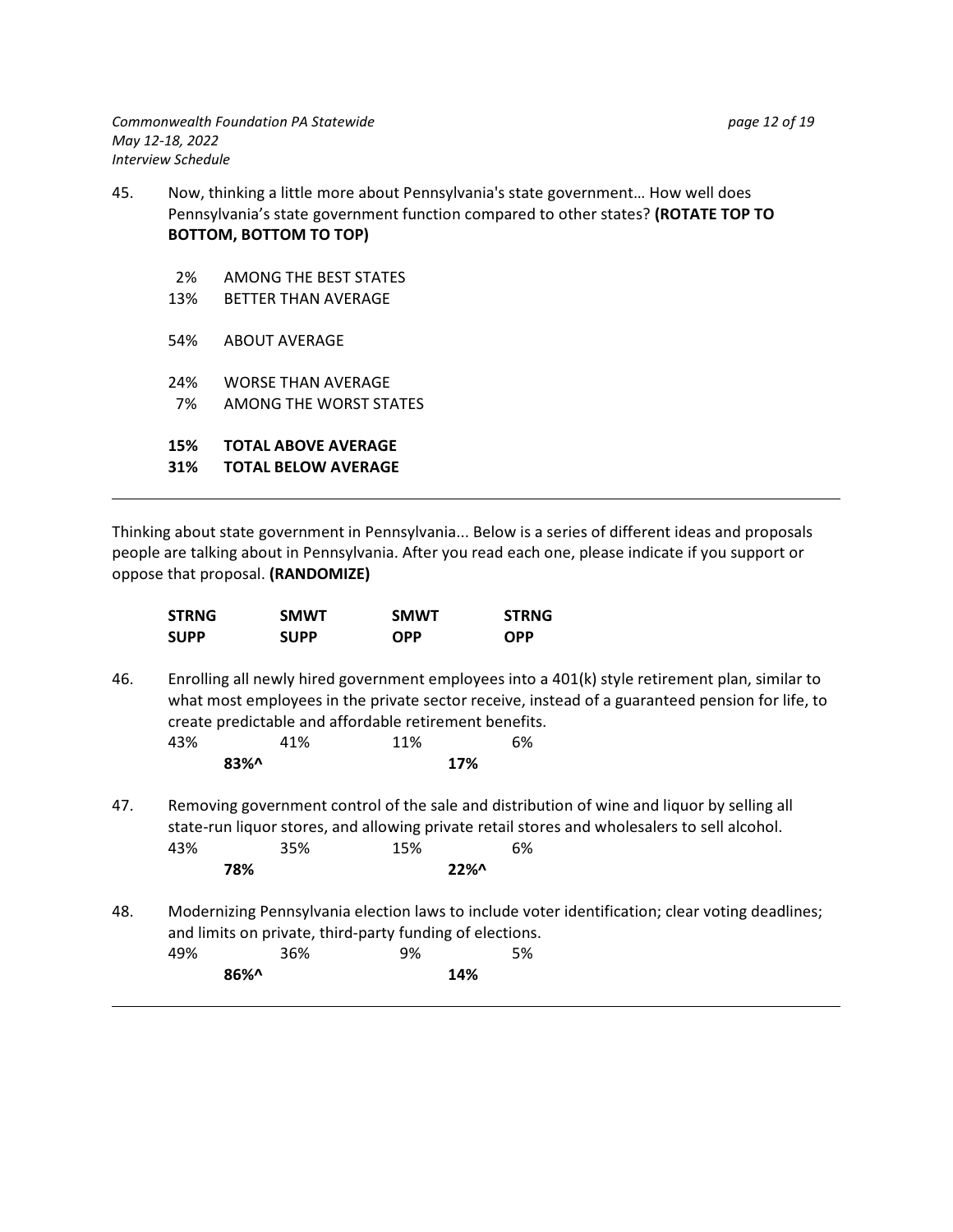49. Now, thinking a little more about the criminal justice system in Pennsylvania… Please indicate whether you agree or disagree with the following statement:

In addition to public safety, Pennsylvania's criminal justice system should focus on rehabilitating people to become productive members of society.

47% STRONGLY AGREE 42% SOMEWHAT AGREE 8% SOMEWHAT DISAGREE 3% STRONGLY DISAGREE **89% TOTAL AGREE 11% TOTAL DISAGREE**

Thinking about the criminal justice system in Pennsylvania... Below is a series of different ideas and proposals people are talking about in Pennsylvania. After you read each one, please indicate if you support or oppose that proposal. **(ROTATE)**

|     | <b>STRNG</b>                                                                                                                                                   | <b>SMWT</b> | <b>SMWT</b> | <b>STRNG</b>                                                                                                                                                                       |  |
|-----|----------------------------------------------------------------------------------------------------------------------------------------------------------------|-------------|-------------|------------------------------------------------------------------------------------------------------------------------------------------------------------------------------------|--|
|     | <b>SUPP</b>                                                                                                                                                    | <b>SUPP</b> | <b>OPP</b>  | <b>OPP</b>                                                                                                                                                                         |  |
| 50. | offenders.                                                                                                                                                     |             |             | Reforming Pennsylvania's juvenile justice system to encourage alternatives to<br>institutionalization, such as community-based rehabilitation programs for first-time and low-risk |  |
|     | 47%                                                                                                                                                            | 42%         | 9%          | 3%                                                                                                                                                                                 |  |
|     | 89%                                                                                                                                                            |             | $11\%$      |                                                                                                                                                                                    |  |
| 51. | Reducing outdated Pennsylvania licensing restrictions that prevent anyone with a criminal<br>conviction who has paid their debt to society from getting a job. |             |             |                                                                                                                                                                                    |  |
|     | 45%                                                                                                                                                            | 46%         | 7%          | 2%                                                                                                                                                                                 |  |
|     | 91%                                                                                                                                                            |             | 9%          |                                                                                                                                                                                    |  |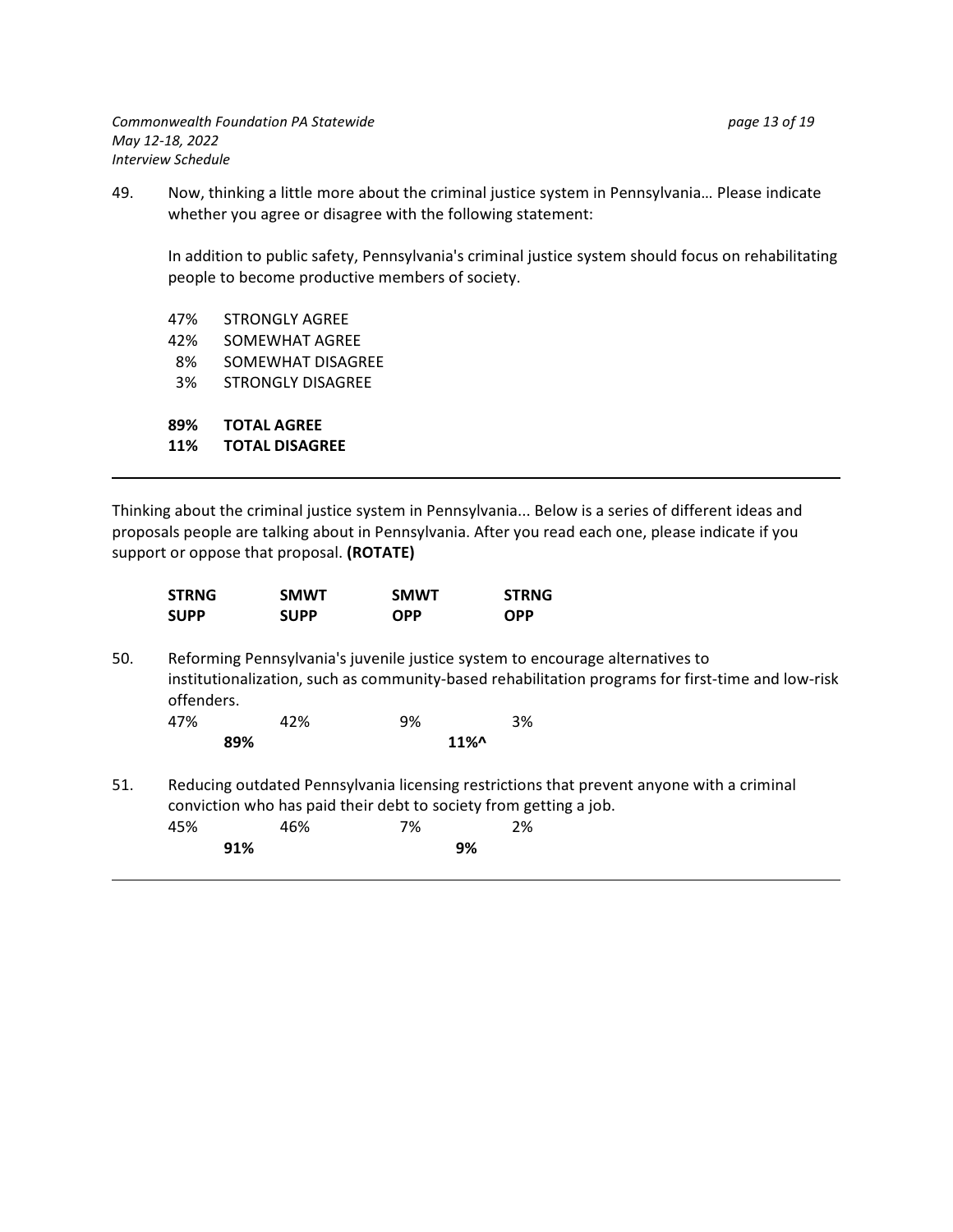52. Now, thinking a little more about public sector unions in Pennsylvania… Please indicate whether you agree or disagree with the following statement:

Government unions have too much influence over the Pennsylvania government.

27% STRONGLY AGREE 46% SOMEWHAT AGREE 23% SOMEWHAT DISAGREE 4% STRONGLY DISAGREE

**73% TOTAL AGREE 27% TOTAL DISAGREE**

Thinking about public sector unions in Pennsylvania... Below is a series of different ideas and proposals people are talking about in Pennsylvania. After you read each one, please indicate if you support or oppose that proposal. **(RANDOMIZE)**

|     | <b>STRNG</b>                                                                                                                                                              | <b>SMWT</b> | <b>SMWT</b> | <b>STRNG</b>                                                                                    |  |  |
|-----|---------------------------------------------------------------------------------------------------------------------------------------------------------------------------|-------------|-------------|-------------------------------------------------------------------------------------------------|--|--|
|     | <b>SUPP</b>                                                                                                                                                               | <b>SUPP</b> | <b>OPP</b>  | <b>OPP</b>                                                                                      |  |  |
| 53. | Stopping the use of taxpayer-funded public payroll systems to collect campaign contributions<br>and other funds that government union leaders use for political purposes. |             |             |                                                                                                 |  |  |
|     | 54%                                                                                                                                                                       | 33%         | 9%          | 4%                                                                                              |  |  |
|     | 87%                                                                                                                                                                       |             | 13%         |                                                                                                 |  |  |
| 54. | Requiring state and local governments to post labor contracts before voting on them, to give<br>taxpayers transparency on the cost of government union contracts.         |             |             |                                                                                                 |  |  |
|     | 51%                                                                                                                                                                       | 40%         | 8%          | 2%                                                                                              |  |  |
|     | $90\%$                                                                                                                                                                    |             | 10%         |                                                                                                 |  |  |
| 55. | Requiring regular elections for government employees to vote on their union representation,<br>something that has not happened for more than 30 years.                    |             |             |                                                                                                 |  |  |
|     | 47%                                                                                                                                                                       | 41%         | 9%          | 3%                                                                                              |  |  |
|     | 88%                                                                                                                                                                       |             | 12%         |                                                                                                 |  |  |
| 56. | join a union.                                                                                                                                                             |             |             | Requiring state and local governments notify all employees of their legal rights to join or not |  |  |
|     | 53%                                                                                                                                                                       | 40%         | 6%          | 1%                                                                                              |  |  |
|     | 93%                                                                                                                                                                       |             | 7%          |                                                                                                 |  |  |
| 57. | Allowing government union members the right to end their union membership at any time.                                                                                    |             |             |                                                                                                 |  |  |
|     | 45%                                                                                                                                                                       | 44%         | 9%          | 2%                                                                                              |  |  |
|     | 89%                                                                                                                                                                       |             | 11%         |                                                                                                 |  |  |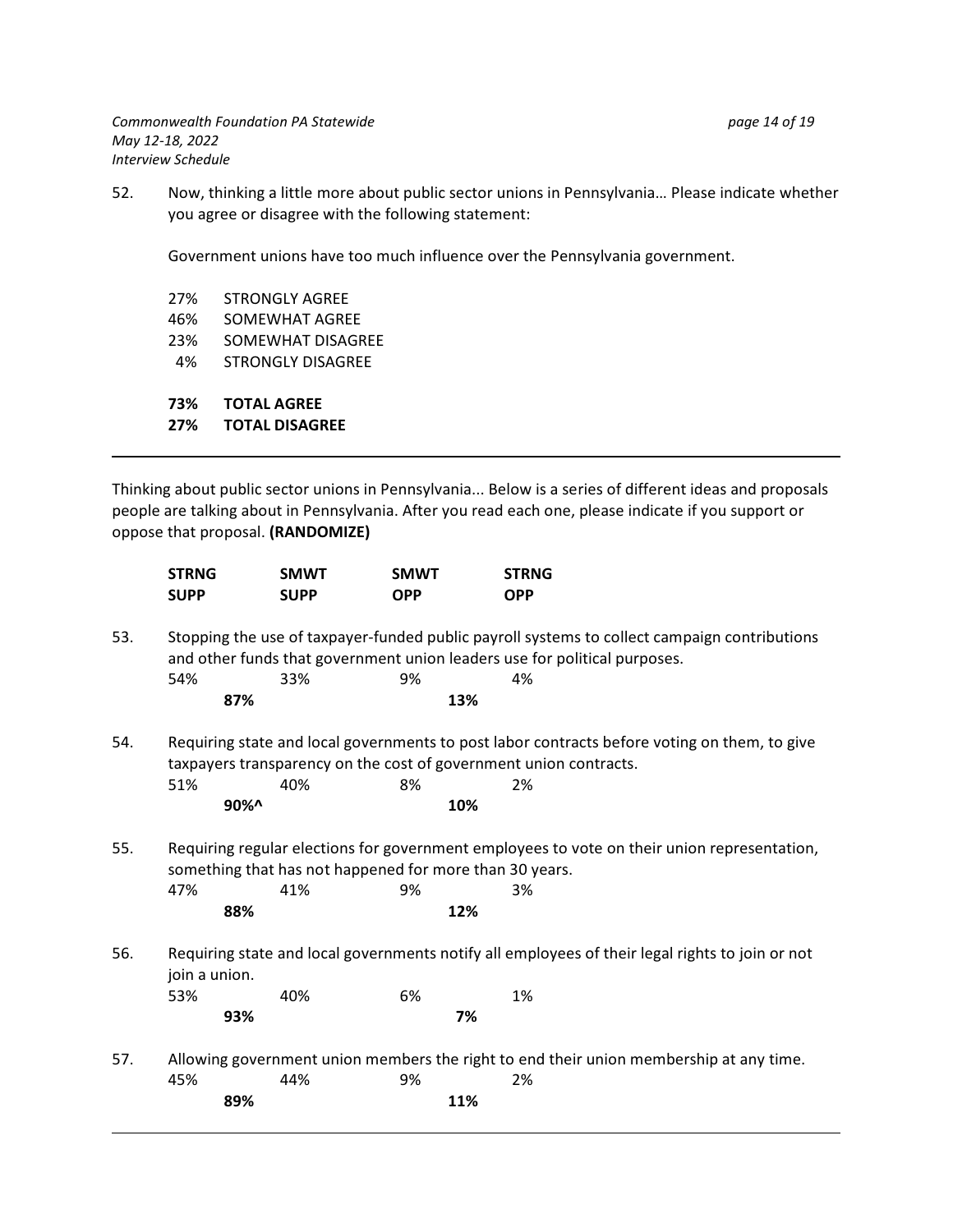58. These policies are part of a plan called the Better Pennsylvania 2023. The Better Pennsylvania 2023 plan is designed to unleash Pennsylvania's potential to lead the nation and usher in a new era of prosperity for future generations. From what you have learned, would you say you support or oppose the Better Pennsylvania 2023 plan?

22% STRONGLY SUPPORT

- 65% SOMEWHAT SUPPORT
- 10% SOMEWHAT OPPOSE
- 3% STRONGLY OPPOSE

**86%^ TOTAL SUPPORT 14%^ TOTAL OPPOSE**

- 59. And would you be more likely or less likely to support a candidate running for political office in Pennsylvania who supports the Better Pennsylvania 2023 Plan, or would it make no difference to your vote?
	- 14% MUCH MORE LIKELY
	- 45% SOMEWHAT MORE LIKELY
	- 6% SOMEWHAT LESS LIKELY
	- 5% MUCH LESS LIKELY
	- 30% NO DIFFERENCE
	- **59% TOTAL MORE LIKELY**
	- **11% TOTAL LESS LIKELY**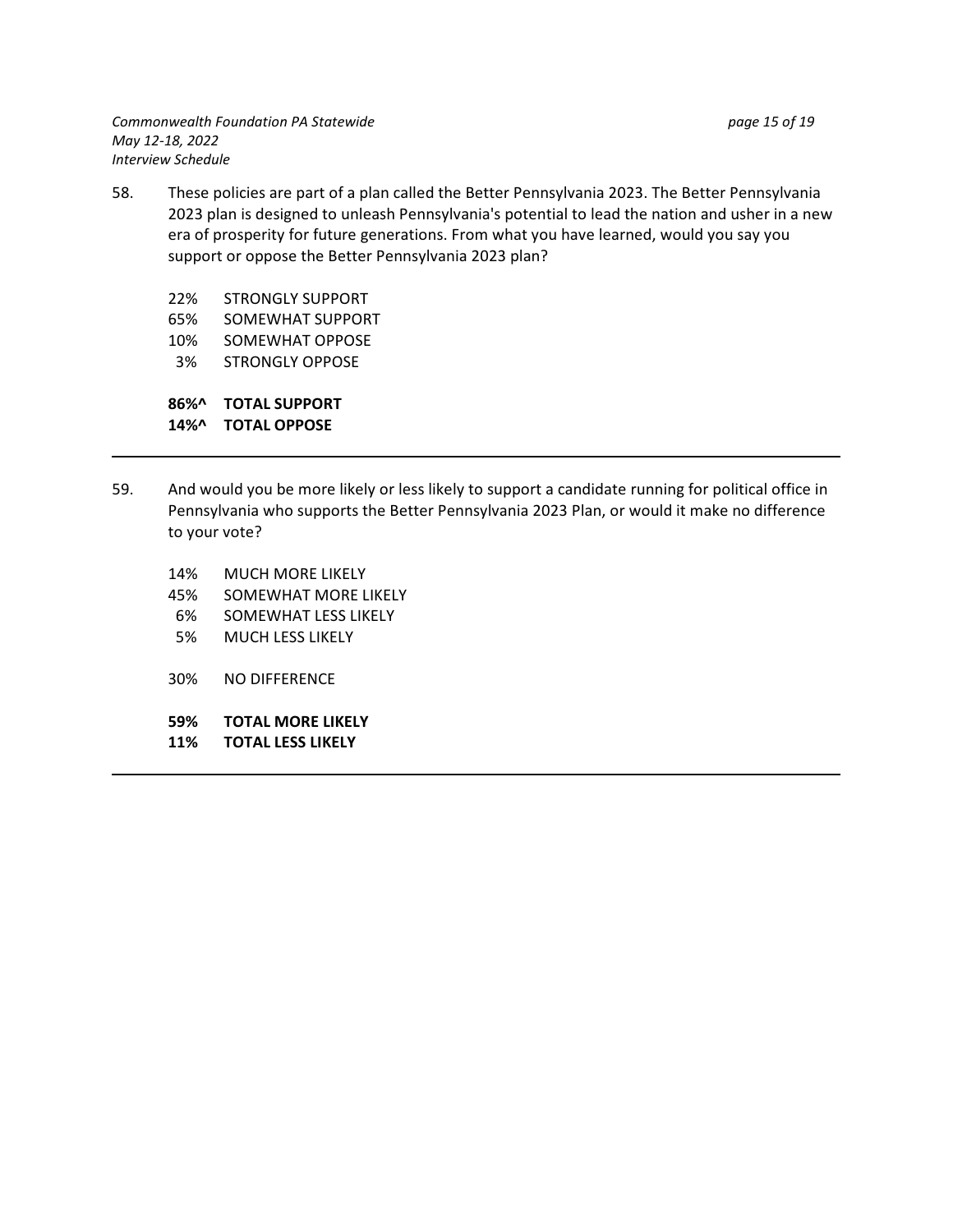*Commonwealth Foundation PA Statewide page 16 of 19 May 12-18, 2022 Interview Schedule*

Now, in this section, we are collecting general data for statistical purposes only. As a reminder, the data are anonymous and your responses will be kept completely confidential. Thinking some more about you...

### D3. And what is the last grade you completed in school? **(DO NOT READ CHOICES)**

- \* SOME GRADE SCHOOL (GRADES 1-8) 2% SOME HIGH SCHOOL (GRADES 9-11) 23% GRADUATED HIGH SCHOOL (GRADE 12) 8% TECHNICAL/VOCATIONAL SCHOOL 23% SOME COLLEGE 29% GRADUATED COLLEGE 15% POST-GRADUATE **25% HIGH SCHOOL OR LESS**
- **31% SOME COLLEGE**
- **44% COLLEGE+**
- D4B. Are you registered to vote as ... **(ROTATE FIRST TWO CHOICES)**

a Republican, a Democrat, or something else?

**(IF REPUBLICAN OR DEMOCRAT, FOLLOW UP SCREEN)** Would you call yourself a STRONG (Republican/Democrat) or a NOT-SO-STRONG (Republican/Democrat)?

**(IF SOMETHING ELSE, FOLLOW UP SCREEN)** Do you think of yourself as closer to **(ROTATE)** the Republican or to the Democratic party?

- 22% STRONG REPUBLICAN
- 19% NOT-SO-STRONG REPUBLICAN
- 2% LEAN REPUBLICAN
- 10% UNAFFILIATED / INDEPENDENT / SOMETHING ELSE
- 2% LEAN DEMOCRAT
- 21% NOT-SO-STRONG DEMOCRAT
- 24% STRONG DEMOCRAT
- **41% TOTAL REPUBLICAN**
- **45% TOTAL DEMOCRAT**
- **14% TOTAL LEAN/INDEPENDENT**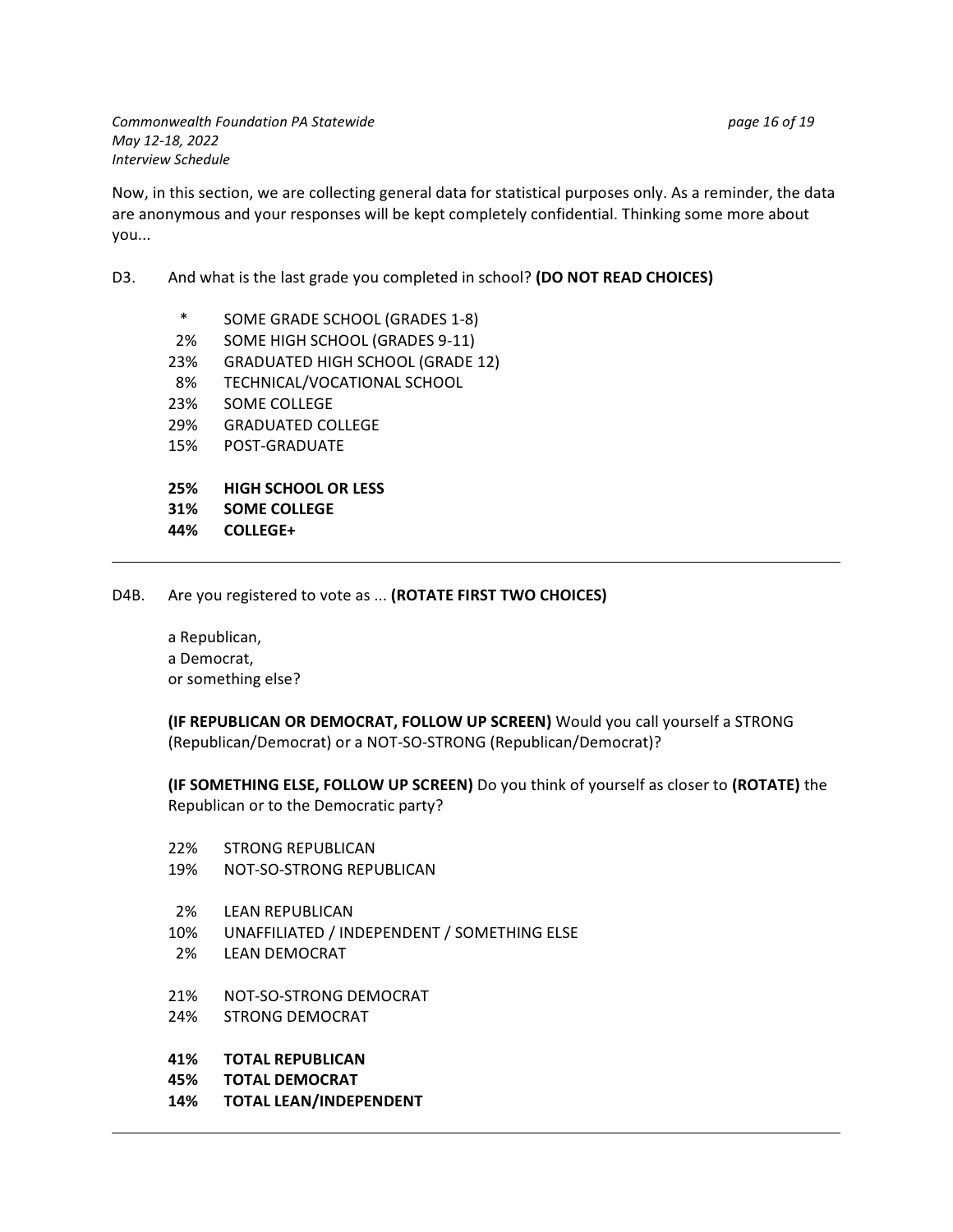D5A. Generally speaking, do you consider yourself to be **(ROTATE TOP TO BOTTOM , BOTTOM TO TOP)** conservative, moderate or liberal on most issues?

**(IF CONSERVATIVE/LIBERAL, FOLLOW UP SCREEN:)** And would you say you are VERY (CONSERVATIVE/LIBERAL), or just SOMEWHAT (CONSERVATIVE/LIBERAL)?

- 14% VERY CONSERVATIVE
- 20% SOMEWHAT CONSERVATIVE
- 43% MODERATE
- 13% SOMEWHAT LIBERAL
- 9% VERY LIBERAL

**23%^ TOTAL LIBERAL**

**35%^ TOTAL CONSERVATIVE**

- D7A. To ensure that we have a representative sample, would you please indicate whether you are from a Hispanic, Latino, or Spanish-speaking background?
	- 4% YES, HISPANIC OR LATINO
	- 96% NO, NOT HISPANIC OR LATINO

# **(IF D7A:2, ASK)**

- And again, for statistical purposes only, other than being an American, what is your main ethnic or racial heritage?
	- 84% CAUCASIAN OR WHITE
	- 10% AFRICAN AMERICAN OR BLACK
	- 4% HISPANIC OR LATINO
	- 2% ASIAN
	- AMERICAN INDIAN
	- OTHER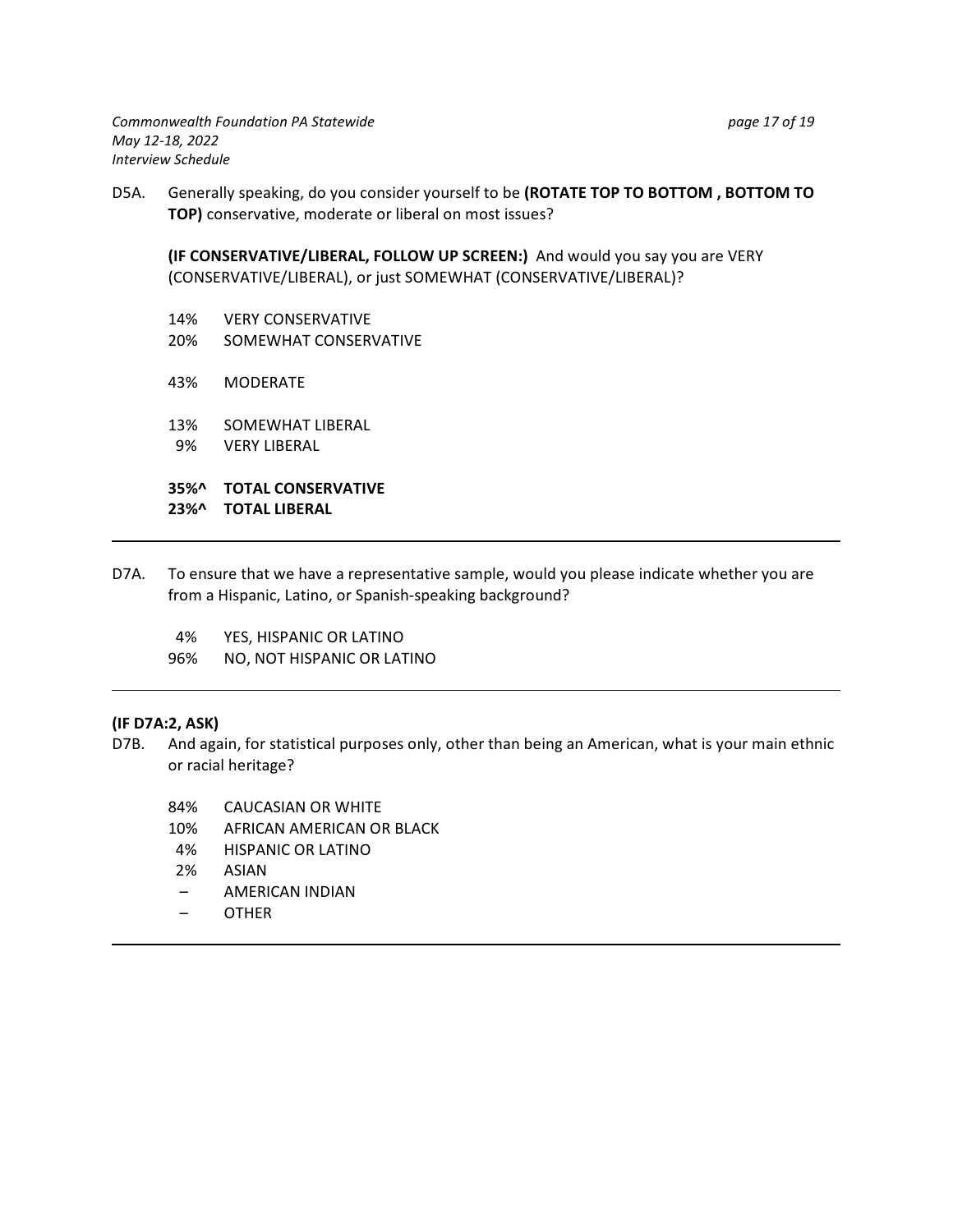D9A. And for statistical purposes only... is your total annual household income greater or less than \$60,000 dollars?

### **(IF LESS THAN \$60,000, ASK:)** Is it... **(ROTATE FROM TOP TO BOTTOM/BOTTOM TO TOP)**

- 11% UNDER \$20,000
- 26% BETWEEN \$20,000 \$40,000
- 19% OVER \$40,000

### **(IF GREATER THAN \$60,000, ASK:)** Is it... **(ROTATE FROM TOP TO BOTTOM/BOTTOM TO TOP)**

- 15% UNDER \$80,000 12% BETWEEN \$80,000 - \$100,000
- 17% OVER \$100,000
- 

**37% <\$40K**

- 34% **\$40K-\$90UK**<br>300K- \$80K-**29% \$80K+**
- D8A. Regardless of how you feel now, for whom did you vote in the 2020 Presidential election... **(ROTATE)** Donald Trump or Joe Biden?

**(IF SOMEONE ELSE, FOLLOW UP SCREEN ASK)** And, did you vote for... **(ROTATE)** Jo Jorgensen or some other candidate?

44% DONALD TRUMP

- 49% JOE BIDEN
- 1% JO JORGENSEN
- 1% SOMEONE ELSE
- 5% DID NOT VOTE